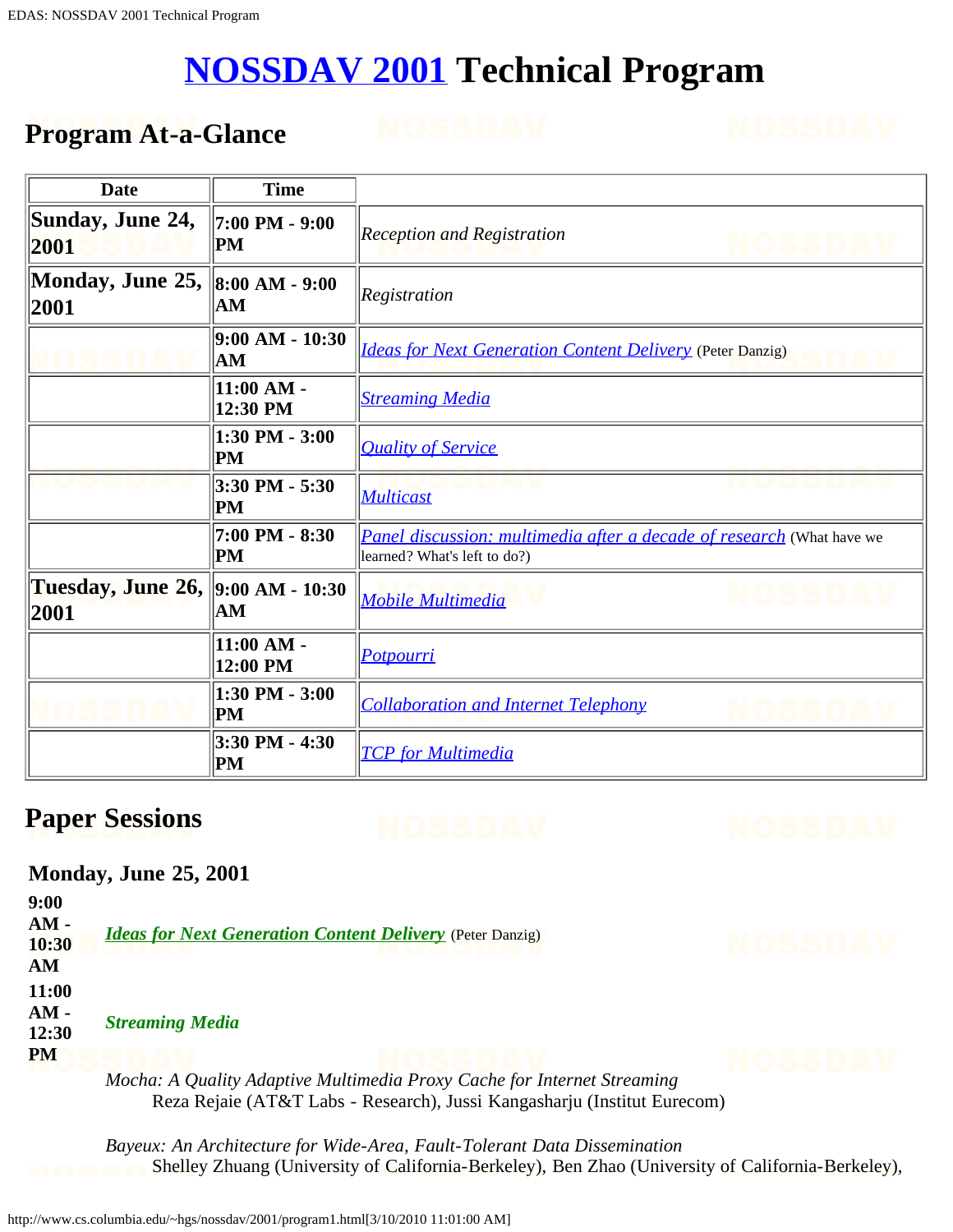Anthony D. Joseph (University of California at Berkeley), Randy H. Katz (University of California at Berkeley), John Kubiatowicz (University of California-Berkeley)

#### *Analysis of Educational Media Server Workloads*

Jussara Almeida (University of Wisconsin-Madison), Jeffrey Krueger (University of Wisconsin-Madison), Derek Eager (University of Saskatchewan), Mary Vernon (University of Wisconsin - Madison)

<span id="page-1-3"></span><span id="page-1-2"></span><span id="page-1-1"></span><span id="page-1-0"></span>

| 1:30<br>PM-<br>3:00<br><b>PM</b>    | <b>Quality of Service</b> |                                                                                                                                                                                                                                                  |       |
|-------------------------------------|---------------------------|--------------------------------------------------------------------------------------------------------------------------------------------------------------------------------------------------------------------------------------------------|-------|
|                                     |                           | Resource Allocation and Management in DiffServ Networks for IP telephony<br>Maarten Buchli (Alcatel Bell), Danny De Vleeschauwer (Alcatel Bell), Jan Janssen (Alcatel Bell),<br>Annelies Van Moffaert (Alcatel Bell), Guido Petit (Alcatel Bell) |       |
|                                     |                           | <b>Blue: An Alternative Approach To Active Queue Management</b><br>Wu-chang Feng (Univ. of Michigan), Dilip Kandlur (IBM Research), Debanjan Saha (Tellium, Inc),<br>Kang G. Shin (University of Michigan)                                       |       |
|                                     |                           | SACRIO: An active buffer management scheme for differentiated service networks<br>Saikrishnan Gopalakrishnan (Cisco Systems), Narasimha Reddy (Texas A & M University)                                                                           |       |
| 3:30<br>PM-<br>5:30<br><b>PM</b>    | <b>Multicast</b>          |                                                                                                                                                                                                                                                  |       |
|                                     |                           | A comparison of layering and stream replication video multicast schemes<br>Taehyun Kim (Georgia Institute of Technology), Mostafa Ammar (Georgia Institute of Technology)                                                                        |       |
|                                     | Santa Barbara)            | Scalable Techniques for Discovering Multicast Tree Topology<br>Kamil Sarac (University of California, Santa Barbara), Kevin Almeroth (University of California,                                                                                  |       |
|                                     |                           | Dimensioning Server Access Bandwidth and Multicast Routing in Overlay Network<br>Sherlia Shi (Washington University), Jonathan Turner (Washington University in St. Louis), Marcel<br>Waldvogel (Washington University in St. Louis)             |       |
|                                     |                           | The Utility of Feedback in Layered Multicast Congestion Control<br>Sergey Gorinsky (University of Texas), Harrick Vin (Univ. of Texas)                                                                                                           |       |
| 7:00<br>$PM -$<br>8:30<br><b>PM</b> |                           | <b>Panel discussion: multimedia after a decade of research</b> (What have we learned? What's left to do?)                                                                                                                                        |       |
|                                     | Tuesday, June 26, 2001    |                                                                                                                                                                                                                                                  |       |
| 9:00<br>$AM -$<br>10:30<br>AM       | <b>Mobile Multimedia</b>  | NOSSDAV                                                                                                                                                                                                                                          | OSSID |
|                                     |                           | Network Support for Mobile Multimedia using a Self-adaptive Distributed Proxy                                                                                                                                                                    |       |